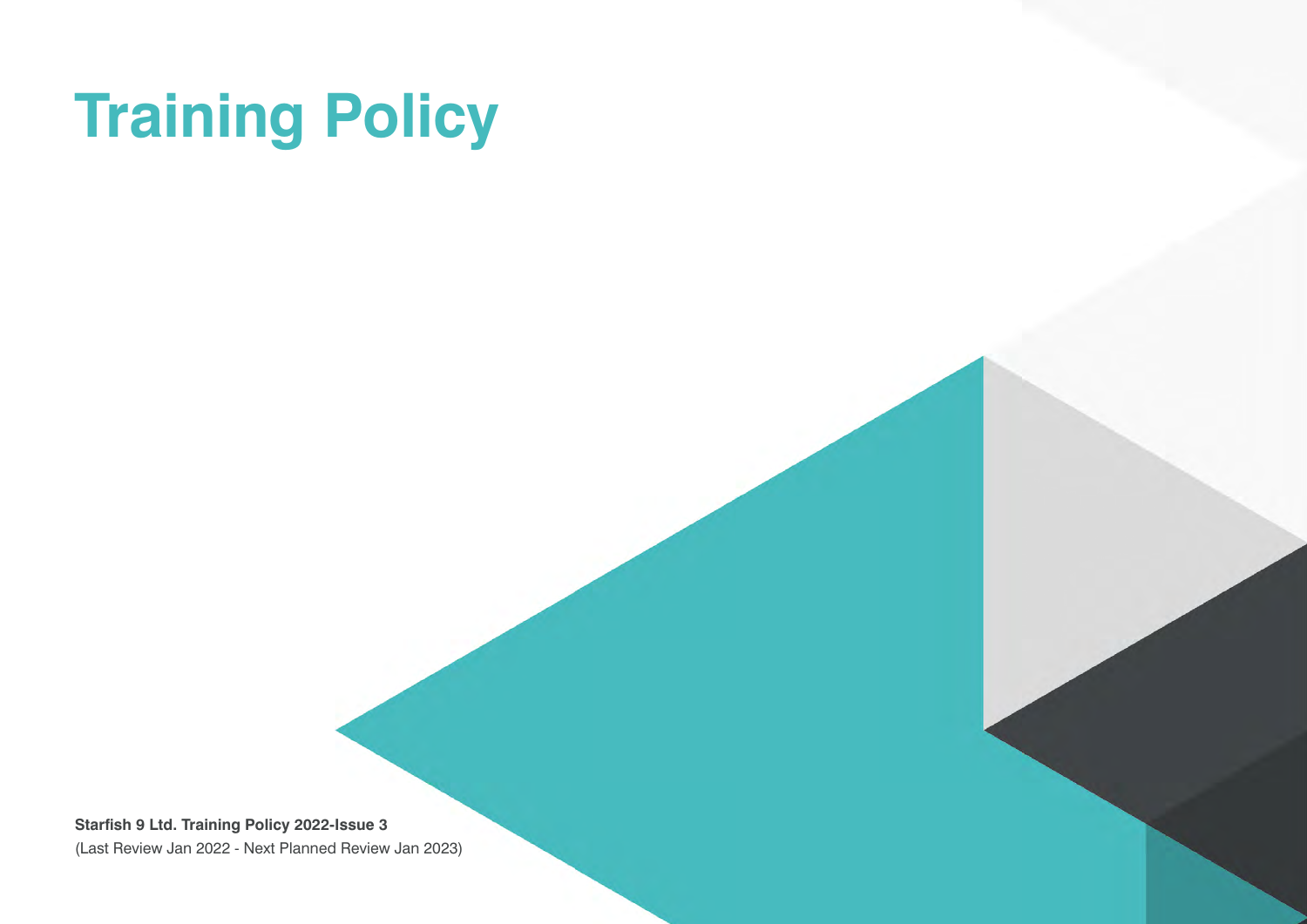# **Training**

# **What this policy covers**

This policy applies to employees and workers.

The Company recognises that it is it's people who play a crucial role in ensuring the success of the business and is therefore committed to providing training and development to improve your skills and competence.

The Company will provide you with appropriate training to develop the knowledge and skills necessary for you to perform your duties effectively. Wherever possible, the Company will ensure you have every opportunity for career development.

This policy covers the different types of training and development you might expect and how the Company may recover the costs of training from you in particular cases.

## **Your entitlements**

The types of training that the Company provides falls into four broad categories: induction, occupational, internal and external.

#### **Induction training**

As a new starter, you will be given a comprehensive introduction to the workplace, your colleagues, catering facilities, duties, health and safety and other procedures.

Your manager or supervisor will assess your training requirements and arrange for that training to be provided. As far as possible, the Company will meet your training needs by a combination of occupational, internal and external training.

#### **Occupational training**

Throughout your time with the Company, there may be a need to acquire new skills and these can be gained through occupational training delivered by colleagues.

#### **Internal training**

Occasionally, the Company may arrange for external training providers to deliver training courses in the workplace. This form of training might be triggered by the introduction of new equipment or working methods and will be arranged when the Company feels the training cannot adequately be provided in-house.

#### **External training**

External training may be provided in a variety of forms, ranging from short courses of a few hours' duration through to lengthy courses leading to the award of qualifications. Where necessary, the Company will arrange for you to undertake external training if this cannot be provided internally.